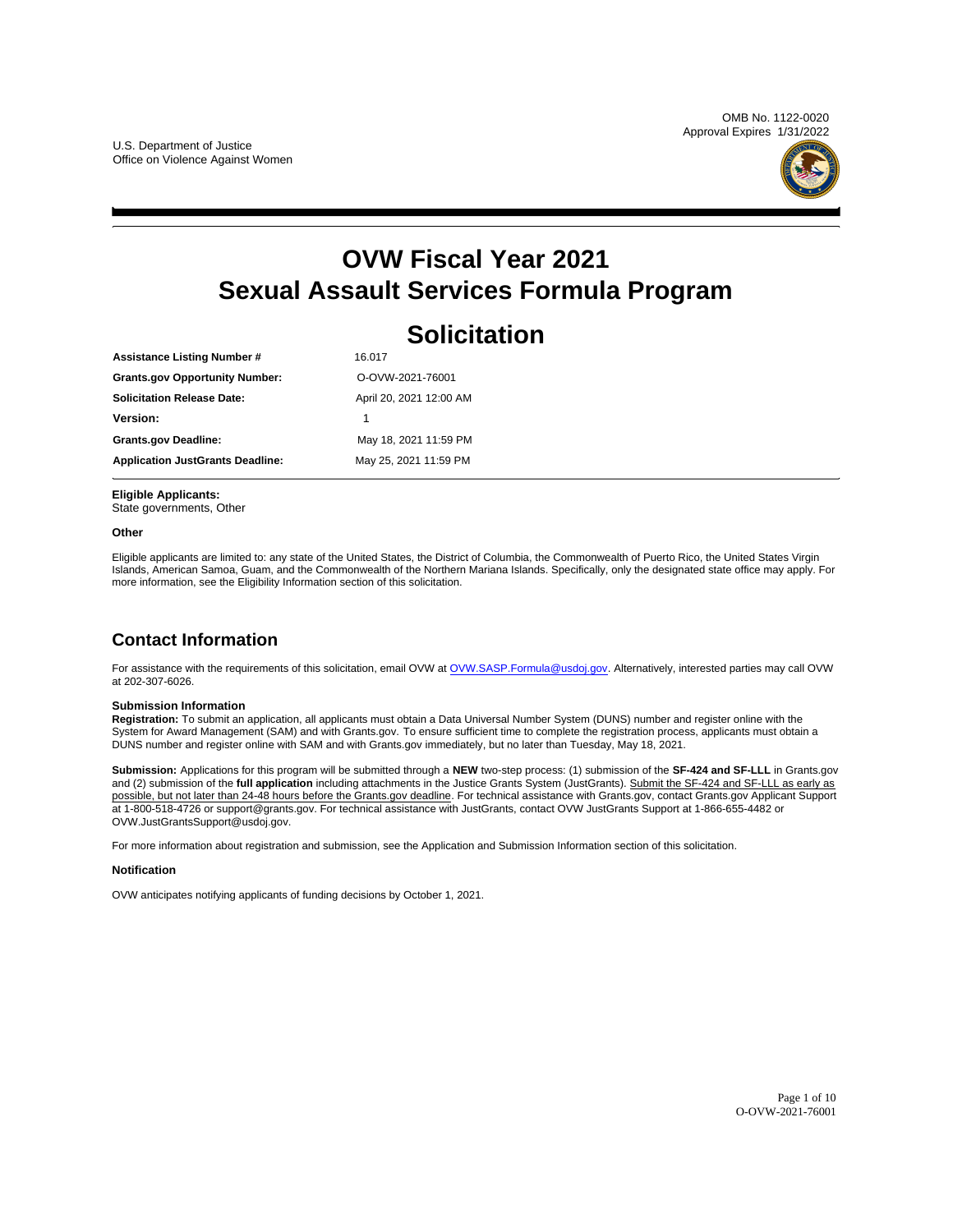# **Contents**

| Contact Information                                                                                                    | 1              |
|------------------------------------------------------------------------------------------------------------------------|----------------|
| <b>Program Description</b>                                                                                             | 3              |
| Overview of OVW                                                                                                        | 3              |
| <b>Statutory Authority</b>                                                                                             | 3              |
| About this OVW Program                                                                                                 | 3              |
| Program Scope                                                                                                          | 3              |
| <b>Purpose Areas</b>                                                                                                   | 3              |
| <b>OVW Priority Areas</b>                                                                                              | 3              |
| Activities that Compromise Victim Safety and Recovery or Undermine Offender Accountability                             | 3              |
|                                                                                                                        | 3              |
| Out-of-Scope Activities                                                                                                |                |
| <b>Activities Requiring Prior Approval</b>                                                                             | 4              |
| <b>Federal Award Information</b>                                                                                       | 4              |
| Awards, Amounts and Durations                                                                                          | 4              |
| Availability of Funds                                                                                                  | 4              |
| <b>Award Period and Amounts</b>                                                                                        | 4              |
| Rape Survivor Child Custody Act                                                                                        | 4              |
| Eligibility Information                                                                                                | 5              |
| Eligible Applicants                                                                                                    | 5              |
| Cost Sharing or Matching                                                                                               | 5              |
| Application and Submission Information                                                                                 | 5              |
| Address to Request Application Package                                                                                 | 5              |
| Content and Form of Application Submission                                                                             | 5              |
| Formatting and Technical Requirements                                                                                  | 5              |
| <b>Application Contents</b>                                                                                            | 5              |
| Information to Complete the Application for Federal Assistance (SF-424)                                                | 5              |
| Standard Applicant Information (JustGrants 424 and General Agency Information)                                         | 5              |
| Data Requested with Application                                                                                        | 5              |
| <b>Explanation of Administrative Funds</b>                                                                             | 6              |
| <b>Proposal Narrative</b>                                                                                              | 6              |
| <b>Budget and Associated Documentation</b>                                                                             | 6              |
| <b>Funding Restrictions</b>                                                                                            | 6              |
| <b>Pre-Agreement Cost</b>                                                                                              | 7              |
| Indirect Cost Rate Agreement (if applicable)                                                                           | 7              |
| Financial Management Questionnaire (including applicant disclosure of high-risk status)                                | 7              |
|                                                                                                                        | $\overline{7}$ |
| <b>Additional Application Components</b>                                                                               |                |
| Letter of Nonsupplanting                                                                                               | 7              |
| Letter of Assurance Regarding Meaningful Involvement                                                                   | 8              |
| <b>Confidentiality Notice Form</b>                                                                                     | 8              |
| Disclosures and Assurances                                                                                             | 8              |
| Disclosure of Lobbying Activities                                                                                      | 8              |
| <b>DOJ Certified Standard Assurances</b>                                                                               | 8              |
| DOJ Certifications Regarding Lobbying; Debarment, Suspension and Other Responsibility Matters; and Drug-Free Workplace |                |
| Requirements                                                                                                           | 8              |
| How to Apply                                                                                                           | 8              |
| Unique Entity Identifier and System for Award Management (SAM)                                                         | 8              |
| Submission Dates and Time                                                                                              | 8              |
| Application Review Information                                                                                         | 9              |
| Criteria, Review, and Review Process                                                                                   | 9              |
| Anticipated Announcement and Federal Award Dates                                                                       | 9              |
| <b>Federal Award Administration Information</b>                                                                        | 9              |
| <b>Federal Award Notices</b>                                                                                           | 9              |
| Administrative, National Policy, and Other Legal Requirements                                                          | 10             |
| General Information about Post-Federal Award Reporting Requirements                                                    | 10             |
| Federal Awarding Agency Contact(s)                                                                                     | 10             |
| Other Information                                                                                                      | 10             |
| Public Reporting Burden- Paper Work Reduction Act Notice                                                               | 10             |
| <b>Application Checklist</b>                                                                                           | 10             |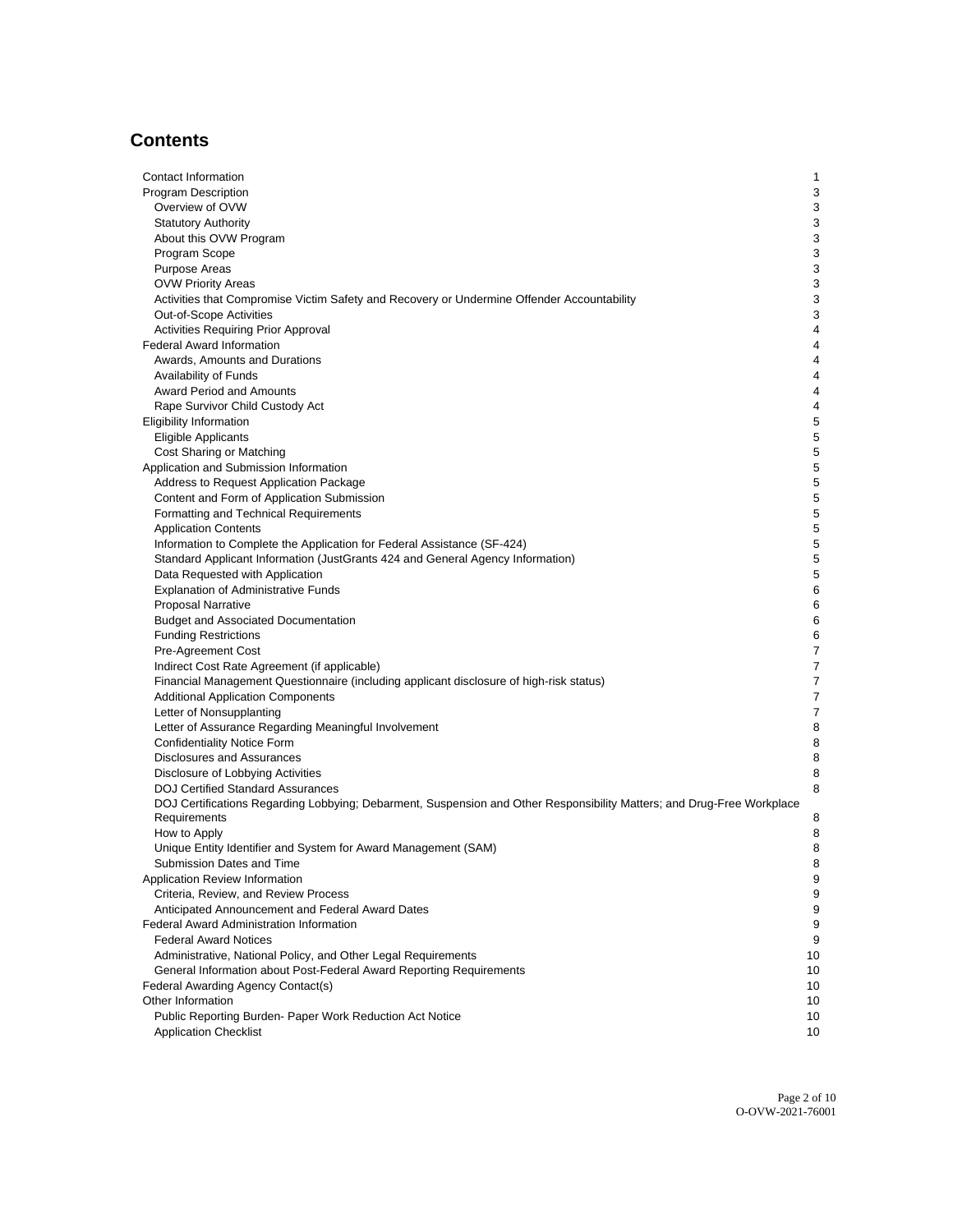# <span id="page-2-0"></span>**Program Description**

#### **Overview of OVW**

OVW is a component of the United States Department of Justice (DOJ). Created in 1995, OVW administers grant programs authorized by the Violence Against Women Act (VAWA) and subsequent legislation and provides national leadership on issues of domestic violence, dating violence, sexual assault, and stalking. OVW grants support coordinated community responses to hold offenders accountable and serve victims.

#### **Statutory Authority**

34 U.S.C. § 12511

#### **About this OVW Program**

The Sexual Assault Services Formula Program (SAS Formula Program) (CFDA# 16.017) is authorized by 34 U.S.C § 12511. The SAS Formula Program directs grant dollars to states and territories to assist them in supporting rape crisis centers and other nonprofit, nongovernmental organizations or tribal programs that provide direct intervention and related assistance to victims of sexual assault, without regard to age. For additional information about this program and related performance measures, including how awards contribute to the achievement of program goals and objectives, see:

- OVW grant program information: [OVW Grants and Programs Webpage.](https://www.justice.gov/ovw/grant-programs)
- Program performance measures under the Measuring Effectiveness Initiative: VAWA Measuring Effectiveness Initiative web
- Examples of successful projects in OVW's most recent report to Congress on the effectiveness of VAWA's grant programs: [2018 Biennial](https://www.justice.gov/ovw/page/file/1292636/download)  [Report.](https://www.justice.gov/ovw/page/file/1292636/download)

#### **Program Scope**

Activities supported by this program are determined by statute, federal regulations, and OVW policies. If an applicant receives an award, the funded project is bound by this solicitation, the [DOJ Financial Guide,](https://www.justice.gov/ovw/page/file/1298396/download) including updates to the financial guide after an award is made, the Solicitation [Companion Guide,](https://www.justice.gov/ovw/resources-applicants) and the conditions of the award.

#### **Purpose Areas**

Pursuant to 34 U.S.C. 12511(a)(1), funds under this program must be used to provide intervention and related assistance to:

- 1. Adult, youth, and child victims of sexual assault.
- 2. Family and household members of such victims.
- 3. Those collaterally affected by the victimization, except for the perpetrator of such victimization.

In FY 2021, funds under the SAS Formula Program must be used for the following purpose:

To support the establishment, maintenance, and expansion of rape crisis centers and other nongovernmental or tribal programs and projects to assist individuals who have been victimized by sexual assault, with regard to the age of the individual. See 34 U.S.C. § 12511(b)(1).

SAS Formula grants shall be used by states and territories to provide grants to rape crisis centers and other non-profit, nongovernmental organizations or tribal programs for programs and activities that provide direct intervention and related assistance. The term "rape crisis center" means a nonprofit, nongovernmental, or tribal organization, or governmental entity in a state other than a territory that provides intervention and related assistance to victims of sexual assault without regard to their age. In the case of a governmental entity, the entity may not be part of the criminal justice system (such as a law enforcement agency) and must be able to offer a comparable level of confidentiality as a nonprofit entity that provides similar victim services. See 34 U.S.C. § 12291(a)(25). Pursuant to 34 U.S.C. § 12511(b)(2)(C), intervention and related assistance may include:

- 1. 24-hour hotline services providing crisis intervention services and referral.
- 2. Accompaniment and advocacy through medical, criminal justice, and social support systems, including medical facilities, police, and court proceedings.
- 3. Crisis intervention, short-term individual and group support services, and comprehensive service coordination and supervision to assist sexual assault victims and family or household members.
- 4. Information and referral to assist the sexual assault victim and family or household members.
- 5. Community-based, culturally specific services and support mechanisms, including outreach activities for underserved communities.
- 6. Development and distribution of materials on issues related to the services described in numbers 1 through 5 above.

#### **OVW Priority Areas**

The Department of Justice is committed to advancing work that promotes civil rights, increases access to justice, supports crime victims, protects the public from crime and evolving threats, and builds trust between law enforcement and the community. These goals are also inherent in the grant programs supported by the Violence Against Women Act (VAWA). In making subrecipient decisions, OVW strongly encourages State Administrators to prioritize projects that can and will promote civil rights (including by meeting the needs of underserved and marginalized survivors), improve access to justice for survivors, and enhance survivor safety.

#### **Activities that Compromise Victim Safety and Recovery or Undermine Offender Accountability**

OVW does not fund activities that jeopardize victim safety, deter or prevent physical or emotional healing for victims, or allow offenders to escape responsibility for their actions. States and territories will need to ensure that subgrantees do not engage in such activities. Information on activities that compromise victim safety and recovery or undermine offender accountability may be found in the Solicitation Companion Guide

#### **Out-of-Scope Activities**

The activities listed below are out of the program scope and will not be supported by this program's funding. See also the list of unallowable costs in the Funding Restrictions section of this solicitation.

Research projects. Funds under this program may not be used to conduct research, defined in 28 C.F.R. § 46.102 as a systematic investigation designed to develop or contribute to generalizable knowledge. Surveys and focus groups, depending on their design and purpose, may constitute

> Page 3 of 10 O-OVW-2021-76001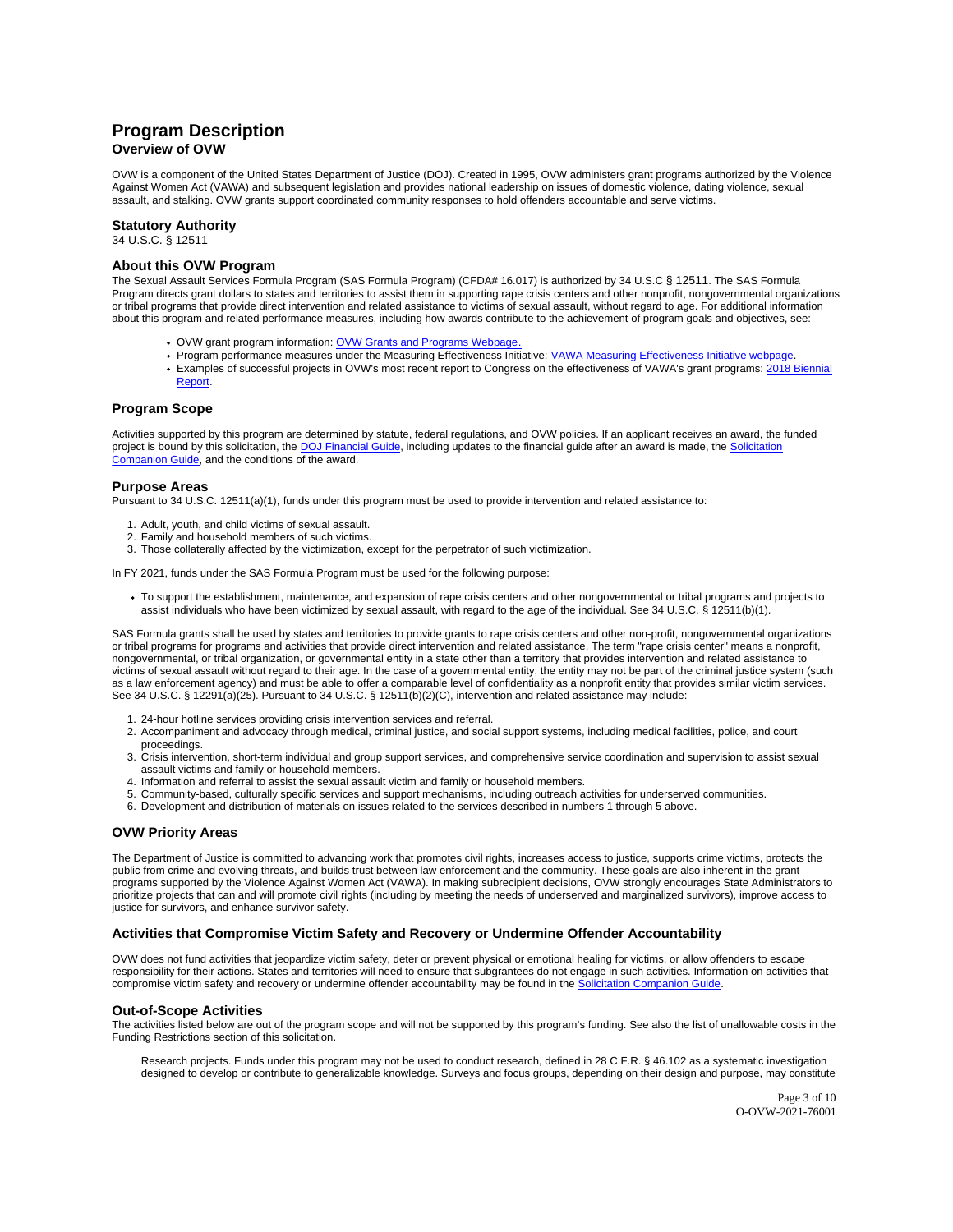<span id="page-3-0"></span>research and therefore be out-of-scope. Prohibited research does not include assessments conducted for internal improvement purposes only. Applicants considering such assessments must refer to the OVW research decision tree in the Solicitation Companion Guide to ensure that the activity does not qualify as human subjects research. For information on distinguishing between research and assessments, see the Solicitation [Companion Guide.](https://www.justice.gov/ovw/resources-applicants)

- 2. Activities focused on prevention efforts and public education (e.g., bystander intervention, social norms campaigns, presentations on healthy relationships, etc.).
- 3. Criminal justice-related projects, including law enforcement, prosecution, courts, and forensic interviews.
- 4. Sexual Assault Forensic Medical Examiner programs.
- 5. Sexual Assault Response Team coordination.
- 6. Providing training to allied professions and the community (e.g., law enforcement, child protection services, prosecution, other community-based organizations, etc.).
- 7. Domestic violence services unrelated to sexual violence.

Any out-of-scope activities will need to be removed from the application. States and territories will also need to ensure that subgrantees do not engage in out-of-scope activities.

#### **Activities Requiring Prior Approval**

Recipients must receive prior approval before using grant funds to support surveys, whether conducted as part of a program or needs assessment, or for any other purpose. Prior approval is necessary to determine whether the activity is within the scope of the award and meets the requirements of the Paperwork Reduction Act (see the **[Solicitation Companion Guide](https://www.justice.gov/ovw/resources-applicants) for more information**).

### **Federal Award Information**

#### **Awards, Amounts and Durations**

**Anticipated Total Amount to be Awarded Under Solicitation**  [\\$24,375,000.00](https://24,375,000.00)

#### **Availability of Funds**

All awards are subject to the availability of appropriated funds and any modifications or additional requirements that may be imposed by law. There is no guarantee that funds will be available in the future.

#### **Award Period and Amounts**

The award period is 24 months. The total "estimated funding" on the SF-424 must reflect 24 months. Generally, the award period will start on August 1, 2021.

By statute (34 U.S.C. § 12511(b)(4)), OVW will award not less than 1.5 percent of the total amount appropriated for the SAS Formula Program to each state, the District of Columbia, and the Commonwealth of Puerto Rico. The United States Virgin Islands, American Samoa, Guam, and the Commonwealth of the Northern Mariana Islands will be awarded a base amount of .25 percent of the total appropriated amount. Funds remaining after the allocated base amounts will be distributed among the states and territories according to population. The most accurate and complete data compiled by the United States Bureau of the Census are used to determine the populations.

OVW will make a maximum of 56 awards.

Awards will be made as grants.

#### **Rape Survivor Child Custody Act**

In FY 2021, states and territories may apply for additional funds (up to ten percent of the three-year average of combined SAS and Stop Violence Against Women Formula Grant Program (STOP) formula grant funds, with 75 percent of that amount supplementing the SAS award and 25 percent supplementing the STOP award) if the state meets the requirements of the Rape Survivor Child Custody Act (RSCCA). To qualify, the state or territory must have a law that allows the mother of a child conceived through rape to seek court-ordered termination of the parental rights of the rapist with regard to that child, which the court is authorized to grant upon clear and convincing evidence of rape. The effective date of the qualifying statute must be on or before October 1, 2021. States may receive the additional funding under the RSCCA **up to four times**.

#### States and territories that received RSCCA funds in FY 2016, 2017, 2018, 2019, or 2020

States and territories that received RSCCA funds in FY 2016, 2017, 2018, 2019, or 2020 that wish to receive them again in FY 2021 (and have received them fewer than four times) must submit a letter addressed to the Director of OVW certifying that no changes have been made to state law and that the state is still in compliance with the requirements of the RSCCA. This certification letter must be signed by the state Attorney General or another state official with authority to make binding legal determinations.

#### States and territories that did not receive RSSCA funding in FY 2016, 2017, 2018, 2019, or 2020

States and territories that applied for RSCCA funding in FY 2016, 2017, 2018, 2019, or 2020 but did not meet the requirements of the law, or states and territories that are applying for RSCCA funding for the first time in FY 2021, must submit a legal opinion stating that the state or territory meets the requirements of the law and citing any statutory or case law or other authorities relied on in making the determination. This legal opinion may be in the<br>form of a letter addressed to the Director of OVW and must be signed **determination.** 

States and territories must submit the legal opinion or the certification letter to OVW at [OVW.RSCCA@usdoj.gov](mailto:OVW.RSCCA@usdoj.gov) by **11:59 pm ET April 16, 2021**. OVW will not be able to consider any application or certification submitted after this date.

If the state or territory is awarded the additional funds, such funds will be subject to all of the requirements of the SAS Formula Program. Because this requirement applies to both STOP and SAS, OVW encourages the state administrators for the two programs to coordinate their responses.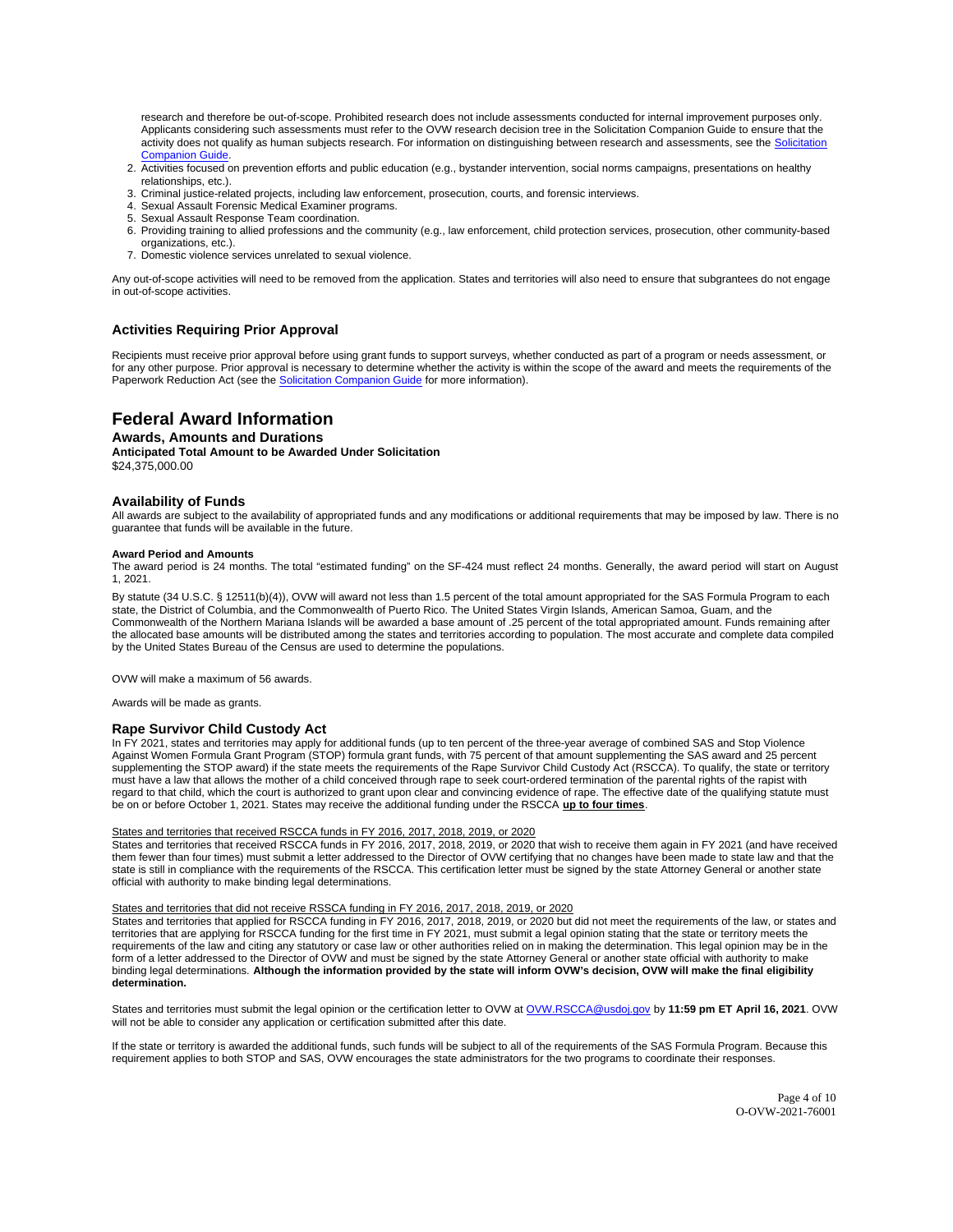# <span id="page-4-0"></span>**Eligibility Information**

#### **Eligible Applicants**

Eligible entities for this program are limited to any state of the United States, the District of Columbia, the Commonwealth of Puerto Rico, the United States Virgin Islands, American Samoa, Guam, and the Commonwealth of the Northern Mariana Islands. Specifically, only the designated state office may apply.

Applications that are submitted by ineligible entities will not be considered for funding. Pursuant to 34 U.S.C. § 12291(b)(16)(iii), an applicant that is found to have an unresolved audit finding (not closed or resolved within 12 months of the final audit report from the Inspector General of the Department of Justice) is not eligible for funding during the following two fiscal years.

#### **Cost Sharing or Matching**

This program has no matching or cost-sharing requirement.

# **Application and Submission Information**

**Address to Request Application Package**  The complete application package (this solicitation, including links to required forms) is available on [Grants.gov](https://Grants.gov) and on the [OVW website.](https://www.justice.gov/ovw/how-apply) Applicants wishing to request a paper copy of these materials should contact 202-307-6026 or [OVW.SASP.Formula@usdoj.gov.](http://OVW.SASP.Formula@usdoj.gov)

#### **Content and Form of Application Submission**

The information below ("**Formatting and Technical Requirements**" through "**Submission Dates and Times**") describes the full content and form of application submission.

#### **Formatting and Technical Requirements**

Applications must follow the requirements below:

- 1. Double spaced (Summary Data Sheet, and charts may be single spaced).
- 2. 8½ x 11 inch paper.
- 3. One-inch margins.
- 4. Type no smaller than 12 point, Times New Roman (TNR) or Arial font, except for footnotes, which may be in 10-point font.
- 5. Page numbers.
- 
- 6. No more than 10 pages for the Proposal Narrative. 7. Word documents in the following formats: Microsoft Word (.doc), PDF files (.pdf), or Text Documents (.txt).
- 8. Headings and sub-headings that correspond to the sections identified in this section of the solicitation.

#### **Application Contents**

Applications must include the following required documents and demonstrate that the program eligibility requirements have been met. Applications that do not include all of the following components will be considered substantially incomplete and may result in a delay in funding. For a complete checklist of the application contents, see the Other Information section in this solicitation.

- 1. Data Requested with Application
- 2. Explanation of Administrative Funds
- 3. Proposal Narrative
- 4. Letter of Assurance Regarding Meaningful Involvement

### **Information to Complete the Application for Federal Assistance (SF-424)**

#### Application for Federal Assistance (SF-424)

Applicants must complete the SF-424 in [Grants.gov.](https://Grants.gov) The SF-424 is generated when the applicant begins the submission process. For "Type of Applicant," do not select "Other." The amount of federal funding requested goes in the "Estimated Funding" section of this form. This program does not require a match; therefore, the value for the "Applicant" line should be zero. The individual who is listed as "**Authorized Representative**" must be an individual who has the authority to apply for and accept grant awards on behalf of the organization or jurisdiction.

#### **Intergovernmental Review (SF-424 Question 19):** This solicitation ("funding opportunity") is subject to Executive Order (E.O.) 12372,

Intergovernmental Review of Federal Programs. Applicants must check the Office of Management and Budget's website for the names and addresses of state [Single Points of Contact](https://www.whitehouse.gov/wp-content/uploads/2020/04/SPOC-4-13-20.pdf) (SPOC) under Intergovernmental Review. If the applicant's state appears on the SPOC list, the applicant must contact the state SPOC to find out about, and comply with, the state's process under E.O. 12372. In completing the SF-424, such an applicant is to make the appropriate selection in response to question 19 once the applicant has complied with its state E.O. 12372 process. An applicant whose state does not appear on the SPOC list should answer question 19 by selecting the following response: "Program is subject to E.O. 12372 but has not been selected by the state for review."

#### Disclosure of Lobbying Activities (SF-LLL)

All applicants must complete and submit the *Disclosure of Lobbying Activities* (SF-LLL) form in [Grants.gov.](https://Grants.gov) Applicants that expend any funds for<br>lobbying activities must provide the information requested on the SF-LLL. Ap "N/A" in the required highlighted fields.

#### **Standard Applicant Information (JustGrants 424 and General Agency Information)**

Applicants must complete this web-based form in JustGrants, which is pre-populated with the SF-424 data submitted in [Grants.gov](https://Grants.gov). Applicants are required to review the Standard Applicant Information and make edits as needed, confirm the Authorized Representative, verify the legal name and address, and enter the ZIP code(s) for the areas affected by the project.

#### **Data Requested with Application**

The Data Requested with Application should be uploaded as an attachment in JustGrants. The Data Requested with Application does not count toward the 10-page limit for the Project Narrative. The following responses must be included:

1. Name, title, address, phone number, and e-mail address for the grant point-of-contact. This person must be an employee of the applicant.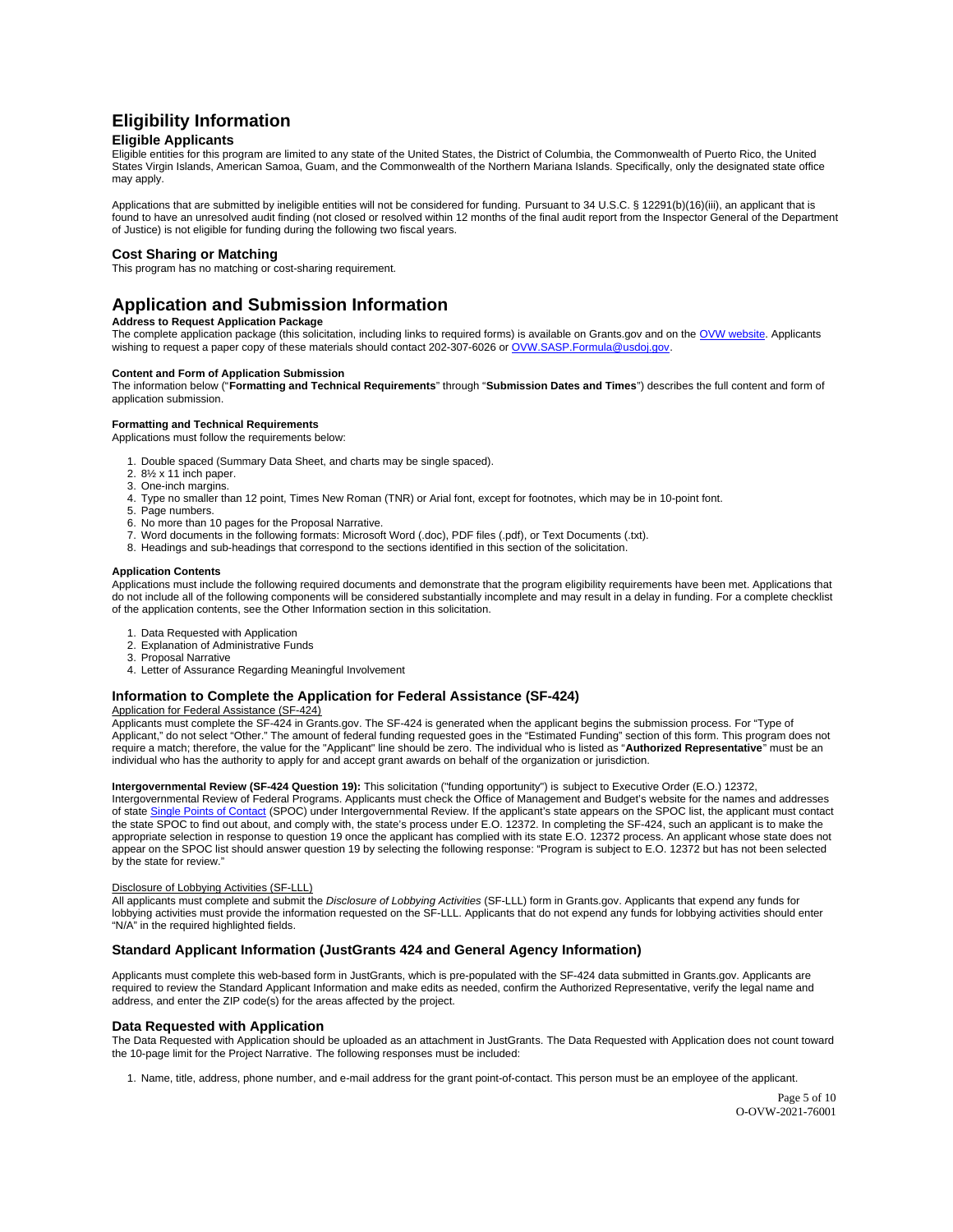- <span id="page-5-0"></span>2. A statement as to whether the state or territory is passing the SAS Formula Program funds through to the sexual assault coalition or domestic violence and sexual assault coalition.
- 3. Statement as to whether the agency applying has expended \$750,000 in federal funds in the applicant's past fiscal year. If so, specify the end date of the applicant's fiscal year.

#### **Explanation of Administrative Funds**

The Explanation of Administrative Funds must be uploaded as an attachment in JustGrants. Responses to the following questions will assist OVW in understanding the state's or territory's plans for using administrative funds:

- 1. Does the applicant plan to use administrative funds?
- 2. What agency or organization will use administrative funds?
- 3. Will the State Administering Agency (SAA) keep all of the administrative funds?
- 4. If the SAA is passing through funds to the coalition(s), what percentage of the 5% will the coalition(s) receive? 5. How will administrative funds be used (e.g., salary, monitoring, attend trainings)?
- 
- 6. Will SAS Formula Program administrative funds be used in conjunction with other federal funding sources, such as the Victims of Crime Act programs?

#### **Proposal Narrative**

The Proposal Narrative may not exceed 10 pages in length, double-spaced. The Proposal Narrative must include the following information:

- 1. An overview of the sexual assault services currently available to victims of sexual assault, including women, men, and children, throughout the state or territory.
- 2. An overview of the current state or territory efforts in place to address sexual assault.
- 3. A brief description of the process the state or territory uses to make its subgrant awards (e.g., formula-based or competitive awards).
- 4. An explanation of how funding under the SAS Formula Program complements the state/territory STOP Implementation Plan.
- 5. A detailed description of procedures to be used by the state or territory to ensure equitable distribution of grants and grant funds within the state or territory and between urban and rural areas.

#### Meaningful Involvement in Developing the Application

A detailed description of how the state or territory meaningfully involved its sexual assault coalition and representatives from underserved communities, including tribes, in developing the application and plans for the funding, including:

- 1. The process and communication method used by the state or territory to involve the sexual assault coalition **and** representatives from underserved communities.
- 2. The specific underserved communities the state or territory included in the application process and methods used to reach out to and communicate with these communities.
- 3. The number of times the state or territory has met with its coalition and representatives from underserved communities to discuss and develop **this** application, and a brief description of those meetings.
- 4. Whether the coalition and representatives from underserved communities were provided an opportunity to review this application and provide comment, prior to its submission.
- 5. How the state or territory has incorporated feedback and input from the coalition and representatives from underserved communities into **this**  application.

Note: For the purposes of this solicitation, underserved communities are communities consisting of populations who face barriers in accessing and using victim services, and include populations underserved because of geographic location, religion, sexual orientation, gender identity, underserved racial and ethnic populations, and populations underserved because of special needs (such as language barriers, disabilities, alienage status, or age). See 34 U.S.C. § 12291(a)(39).

#### Meaningful Involvement in Implementing the Plans

A detailed description of how the state or territory will meaningfully involve the sexual assault coalition and representatives from underserved communities, including tribes, in implementing the plans of the state or territory to administer the SAS Formula Program, including:

- 1. How the state or territory will work with the coalition and representatives from underserved communities to design a plan for distributing the subgrant funds.
- 2. The specific underserved communities the state or territory anticipates including in the implementation process.
- 3. The methods that will be used to reach out to the underserved communities to ensure their active participation in the implementation of the plans to administer the SAS Formula Program funds.
- 4. The role of the state coalition and representatives from underserved communities in the implementation of the plans to administer the program, such as review of solicitations, outreach to potential applicants, and assistance with peer review.

#### **Budget and Associated Documentation**

#### **Funding Restrictions**

The following information is provided to allow applicants to develop an application and administer grant funds consistent with program requirements. OVW awards are governed by the provisions of 2 C.F.R. Part 200 and the [DOJ Financial Guide,](https://www.justice.gov/ovw/page/file/1298396/download) which include information on allowable costs, methods of payment, audit requirements, accounting systems, and financial records. The issuance and monitoring of subawards must meet the requirements of 2 C.F.R. § 200.332, which includes oversight of subrecipient spending and monitoring performance measures and outcomes attributable to grant funds.

#### Unallowable Costs

The costs associated with the activities listed below are unallowable and must not be included in applicants' budgets.

- 1. Lobbying.
- 
- 2. Fundraising. 3. Purchase of real property.
- 4. Physical modifications to buildings, including minor renovations (such as painting or carpeting).
- 5. Construction.

#### Food and Beverage/Costs for Refreshments and Meals

Generally, food and beverage costs are **not** allowable. Recipients must receive prior approval to use grant funds to provide a working meal and/or refreshments at a meeting, conference, training, or other event; OVW may provide such approval if one of the following applies: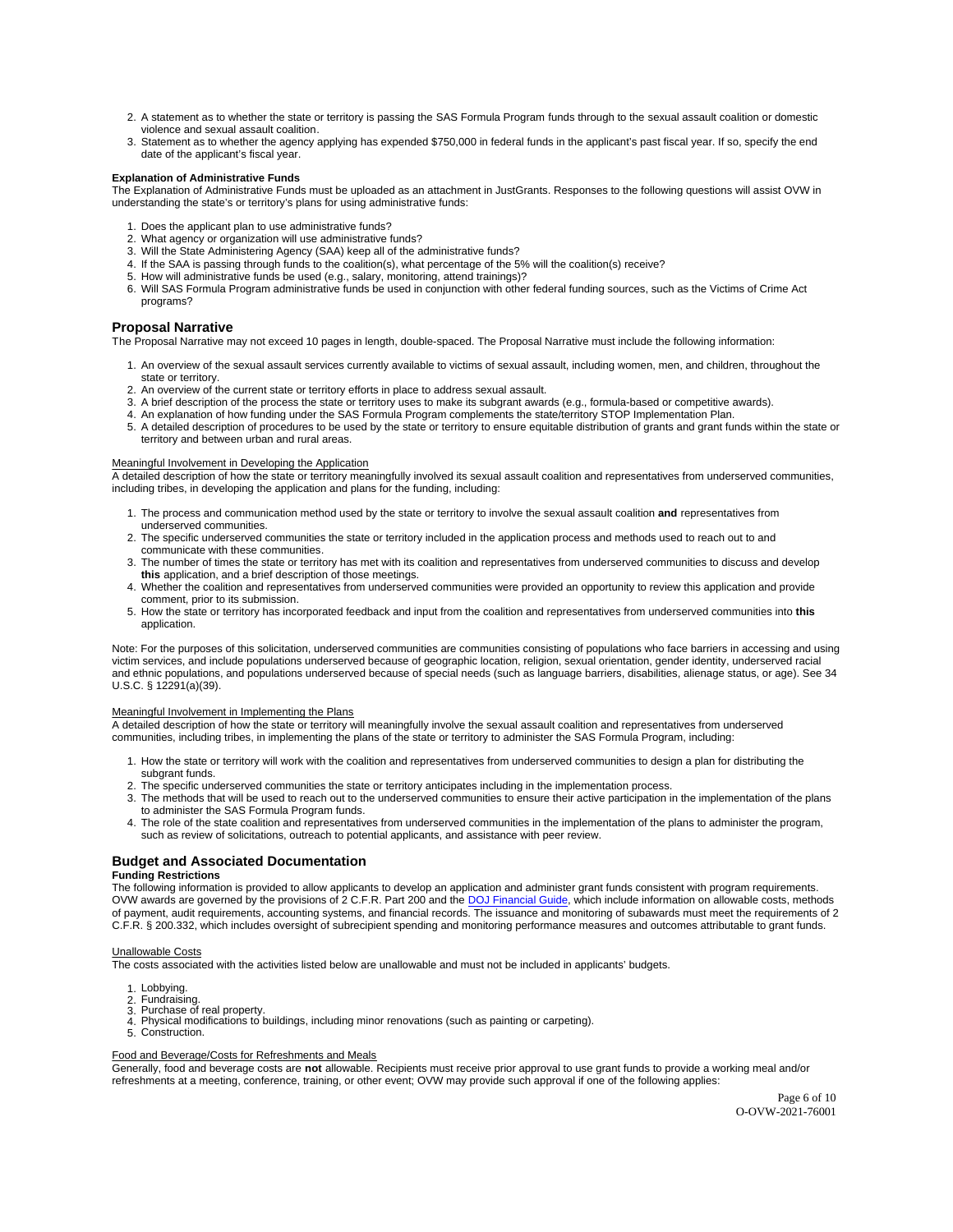- <span id="page-6-0"></span>1. The location of the event is not in close proximity to food establishments, despite efforts to secure a location near reasonably priced and accessible commercial food establishments.
- 2. Not serving food will significantly lengthen the day or necessitate extending the meeting to achieve meeting outcomes.<br>3. A special presentation at a conference requires a plenary address where there is no other time fo
- 
- 4. Other extenuating circumstances necessitate the provision of food.

Justification for an exception listed above must be submitted to OVW with the request for prior approval. For additional information on restrictions on food and beverage expenditures, see [OVW conference cost planning.](https://www.justice.gov/ovw/conference-planning)

#### Conference Planning and Expenditure Limitations

Applicants must comply with all requirements (including specific cost limits and prior approval and reporting requirements, where applicable) governing the use of federal funds for expenses related to conferences (which is defined to include meetings, retreats, seminars, symposiums, training, and other similar events), and costs of attendance at such events. Information on conference planning, minimization of costs, and conference reporting is available at [OVW conference cost planning.](https://www.justice.gov/ovw/conference-planning)

#### **Pre-Agreement Cost**

OVW generally does not allow pre-award costs. Costs incurred prior to the start date of the award may not be charged to the project unless the recipient receives prior approval from OVW. See the **DOJ Financial Guide** for more information on pre-award costs.

#### **Indirect Cost Rate Agreement (if applicable)**

Applicants that intend to charge indirect costs through the use of a negotiated indirect cost rate must have a current, signed, federally-approved indirect cost rate agreement and must upload and attach a copy of the agreement to their application in JustGrants. State, local, and tribal governments that have never received a federally-approved indirect cost rate and receive less than \$35 million in direct federal funding per year may elect to charge a de minimis rate of 10% of modified total direct costs, which may be used indefinitely.

Applicants that wish to negotiate an indirect cost rate should contact OVW's Grants Financial Management Division at [OVW.GFMD@usdoj.gov](mailto:OVW.GFMD@usdoj.gov) or 1-888-514-8556 for more information.

#### **Financial Management Questionnaire (including applicant disclosure of high-risk status)**

Pre-Award Risk Assessment

Each applicant must respond to the questions below in a document uploaded and attached to its application in JustGrants. **Do not submit responses**  from a prior fiscal year without updating them to be responsive to all questions listed below. This information will be used for a mandatory preaward risk assessment. Failure to provide this information or to respond to questions from OVW regarding this information in a timely manner could result in the application being removed from consideration or a delay in access to funds. Provide complete responses that address all questions included for each numbered item. This document should be no more than four pages and may be single or double-spaced.

- 1. Will all funds awarded under this program be maintained in a manner that they will be accounted for separately and distinctly from other sources of revenue/funding? Provide a brief description of the applicant's policies and procedures that ensure funds will be tracked appropriately.
- 2. Does the applicant have written accounting policies and procedures? How often are these policies and procedures updated? Provide a brief list of the topics covered in the applicant's policies and procedures. OVW may request a copy for review during the application/award process or as part of the grant monitoring process.
- 3. Is the applicant's financial management system able to track actual expenditures and outlays with budgeted amounts for each grant or subgrant? Provide a brief summary of the organization's process for tracking expenditures, including tracking budgeted versus actual amounts.
- 4. Does the applicant have procedures in place for minimizing the time between transfer of funds from the United States Treasury and disbursement for project activities? Provide a short summary of the applicant's policy for requesting payments for grant awards.
- 5. Does the applicant have effective internal controls in place to ensure that federal funds are used solely for authorized purposes? Provide a brief description of the applicant's internal controls that will provide reasonable assurance that the award funds will be managed properly.
- 6. Does the applicant have a documented records retention policy? If so, briefly describe the policy and confirm that the policy complies with federal regulations. Information on Record Retention and Access can be found at 2 C.F.R. §§ 200.334-200.338.
- 7. Does the applicant or any of its employees have any potential personal or organizational conflicts of interest related to the possible receipt of OVW award funds? Applicants are required to disclose in writing any potential conflicts of interest to their awarding agency. See 2 C.F.R. § 200.112 and Chapter 3.20, Grant Fraud, Waste and Abuse, of the [DOJ Financial Guide](https://www.justice.gov/ovw/page/file/1298396/download) for additional information.
- 8. Is the individual primarily responsible for fiscal and administrative oversight of grant awards familiar with the applicable grants management rules, principles, and regulations including the Uniform Administrative Requirements, Cost Principles, and Audit Requirements for Federal Awards (2 C.F.R. Part 200)? Provide a short list of the individual's qualifications/experience. If the individual is not familiar with the applicable rules and regulations, the applicant must contact OVW's Grants Financial Management Division at [OVW.GFMD@usdoj.gov](mailto:OVW.GFMD@usdoj.gov) or 1-888-514-8556 immediately
- after the applicant is notified of its award to coordinate training. 9. Does the applicant have policies and procedures in place to manage subawards and monitor activities of subrecipients as necessary to ensure that subawards are used for authorized purposes, in compliance with laws, regulations, and terms and conditions of the award, and that<br>established subaward performance goals are achieved (2 C.F.R. §§ 200.331-200.333)? Prov and procedures on subrecipient management and monitoring.
- 10. Does the applicant currently require employees to maintain time distribution records that accurately reflect the work performed on specific<br>activities or cost objectives in order to support the distribution of employee
- timekeeping policies and procedures. 11. Is the applicant designated as high risk by a federal agency outside of DOJ? ("High risk" includes any status under which a federal awarding agency provides additional oversight due to the applicant entity's past performance, or other programmatic or financial concerns with the applicant entity.) If so, provide the names(s) of the federal awarding agency, the date(s) the agency notified the applicant entity of the high risk designation, contact information for the high risk point of contact at the federal agency, and the reason for the high risk status, as set out by the federal agency.

### **Additional Application Components**

The following components should be included with the application. Failure to supply this information may result in a delay in access to funds. Some components will be generated during the application submission process while others will be uploaded and attached to the application in JustGrants.

#### **Letter of Nonsupplanting**

Applicants must attach a letter to OVW's Director, signed by the Authorized Representative, certifying that federal funds will not be used to supplant

Page 7 of 10 O-OVW-2021-76001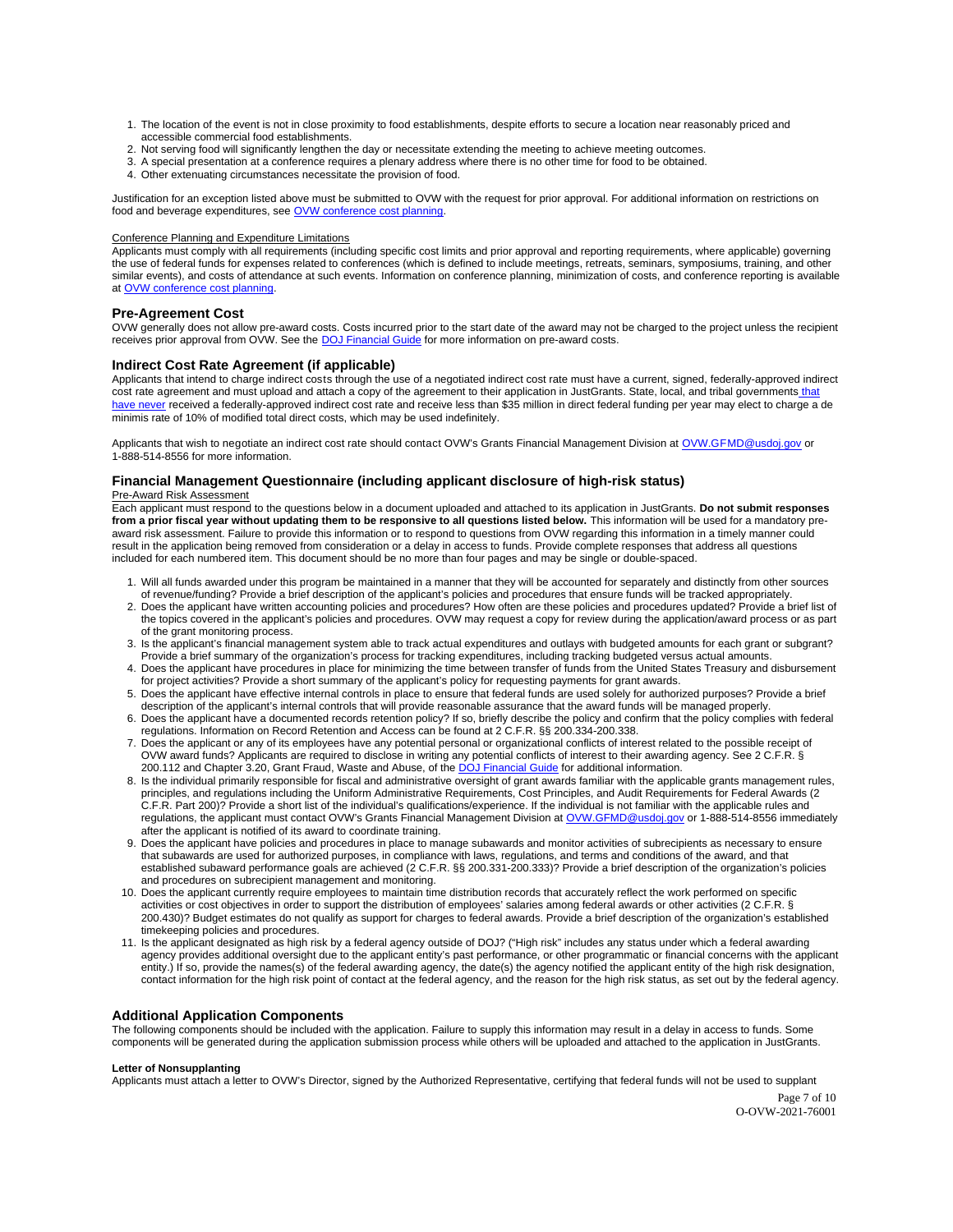<span id="page-7-0"></span>non-federal funds should a grant award be made. A sample letter is available on the [OVW website.](https://www.justice.gov/ovw/resources-applicants)

#### **Letter of Assurance Regarding Meaningful Involvement**

Pursuant to 34 U.S.C. § 12511(b)(3)(B)(i), in addition to the proposal narrative information on meaningful involvement, applicants must submit a letter from the **state or territorial administering agency** assuring that it will meaningfully engage with and include participation from the state/territorial sexual assault coalition or dual coalition, and representatives from underserved communities, in the implementation of state or territory plans to administer the SAS Formula Program. Letters must be submitted on the administering agency's letterhead, be signed and dated by an Authorized Representative, and be uploaded as an attachment in JustGrants. A sample letter can be found on the [OVW website.](https://www.justice.gov/ovw/resources-applicants) States and territories are also encouraged to seek input from rape crisis centers and other sexual assault programs in their application and implementation processes.

#### **Confidentiality Notice Form**

All applicants are required to acknowledge that they have received notice that grantees and subgrantees must comply with the confidentiality and privacy requirements of VAWA, as amended. Applicants must upload and attach, under Additional Attachments in JustGrants, the completed acknowledgement form available on the [OVW website.](https://www.justice.gov/ovw/resources-applicants) This form must be signed by the Authorized Representative.

#### **Disclosures and Assurances**

Review, complete, and submit all disclosures, assurances, and certifications as described below.

#### **Disclosure of Lobbying Activities**

All applicants must complete and submit the Disclosure of Lobbying Activities (SF-LLL) form in [Grants.gov](https://Grants.gov) before beginning the application process in JustGrants.

#### **DOJ Certified Standard Assurances**

Applicants must read and acknowledge the DOJ Certified Standard Assurances in JustGrants.

#### **DOJ Certifications Regarding Lobbying; Debarment, Suspension and Other Responsibility Matters; and Drug-Free Workplace Requirements**

Applicants must read and acknowledge these DOJ certifications in JustGrants.

#### **How to Apply**

Applications must be submitted electronically via [Grants.gov](https://Grants.gov) and JustGrants. Applicants that are unable to submit electronically must follow the instructions below under OVW Policy on Late Submissions. See **Submission Dates and Times** below for a list of steps for registering with all required systems and deadlines for completing each step.

#### **Unique Entity Identifier and System for Award Management (SAM)**

Federal regulations require that an applicant for federal funding: (1) be registered in SAM before submitting its application; (2) provide a valid unique entity identifier in its application; and (3) continue to maintain an active SAM registration with current information at all times during which it has an active federal award or an application or plan under consideration by a federal awarding agency. In addition, OVW may not make an award to an applicant until the applicant has complied with all applicable unique entity identifier and SAM requirements and, if an applicant has not fully complied with these requirements by the time OVW is ready to make an award, then OVW may determine that the applicant is not qualified to receive an award. See 2 C.F.R. §§ 25.200, 25.205.

The unique entity identifier that applicants for federal grants and cooperative agreements are required to have is a Data Universal Number System (DUNS) number. A DUNS number is a unique, nine-character identification number provided by the commercial company Dun & Bradstreet (D&B).<br>Once an applicant has applied for a DUNS number through D&B, its DUNS number should

SAM centralizes information about grant recipients and also provides a central location for grant recipients to change organizational information. [Grants.gov](https://Grants.gov) uses SAM to establish roles and IDs for electronic grant applicants.

If the applicant already has an Employer Identification Number (EIN), the SAM registration will take **up to two weeks to process**. If the applicant does not have an EIN, then **the applicant should allow two to five weeks for obtaining an EIN from the Internal Revenue Service. There is no fee<br><b>associated with these processes. These processes cannot be expedited.** OVW strong or register on their behalf in an attempt to expedite these processes. To ensure all applicants are able to apply by the deadline for this solicitation, applicants must have obtained a DUNS number and registered online with the SAM and with [Grants.gov](https://Grants.gov) no later than Tuesday, May 18, 2021.

#### **Submission Dates and Time**

After applicants obtain their DUNS number and register with SAM, they can begin the [Grants.gov](https://Grants.gov) registration process. The applying organization must complete the [Grants.gov](https://Grants.gov) registration process prior to beginning an application for a federal grant. The E-Business Point of Contact (E-Biz POC) must register the applicant organization with [Grants.gov.](https://Grants.gov) The E-Biz POC oversees the applicant's [Grants.gov](https://Grants.gov) transactions and assigns the Authorized Organization Representative (AOR). The AOR submits the SF-424 and SF-LLL to [Grants.gov](https://Grants.gov) and must register with [Grants.gov](https://Grants.gov) as well. In some cases the E-Biz POC is also the AOR for the applicant. Complete instructions can be found on the [Grants.gov website.](https://www.grants.gov/web/grants/applicants/registration.html)

In JustGrants, each applying entity will have an assigned Entity Administrator who is responsible for managing entity-level information and assigning roles in the system. The Entity Administrator is also the E-Biz POC designated in SAM.gov. See the [JustGrants website](https://justicegrants.usdoj.gov/) for more information on registering with JustGrants.

It is the applicant's responsibility to ensure that the application is complete and submitted by the deadline. Failure to meet the submission deadline will result in a delay in access to funds. Applicants should refer to the list below to ensure that all required steps and deadlines are met.

#### **Applicant Actions with Required Dates/Deadlines**

Page 8 of 10 O-OVW-2021-76001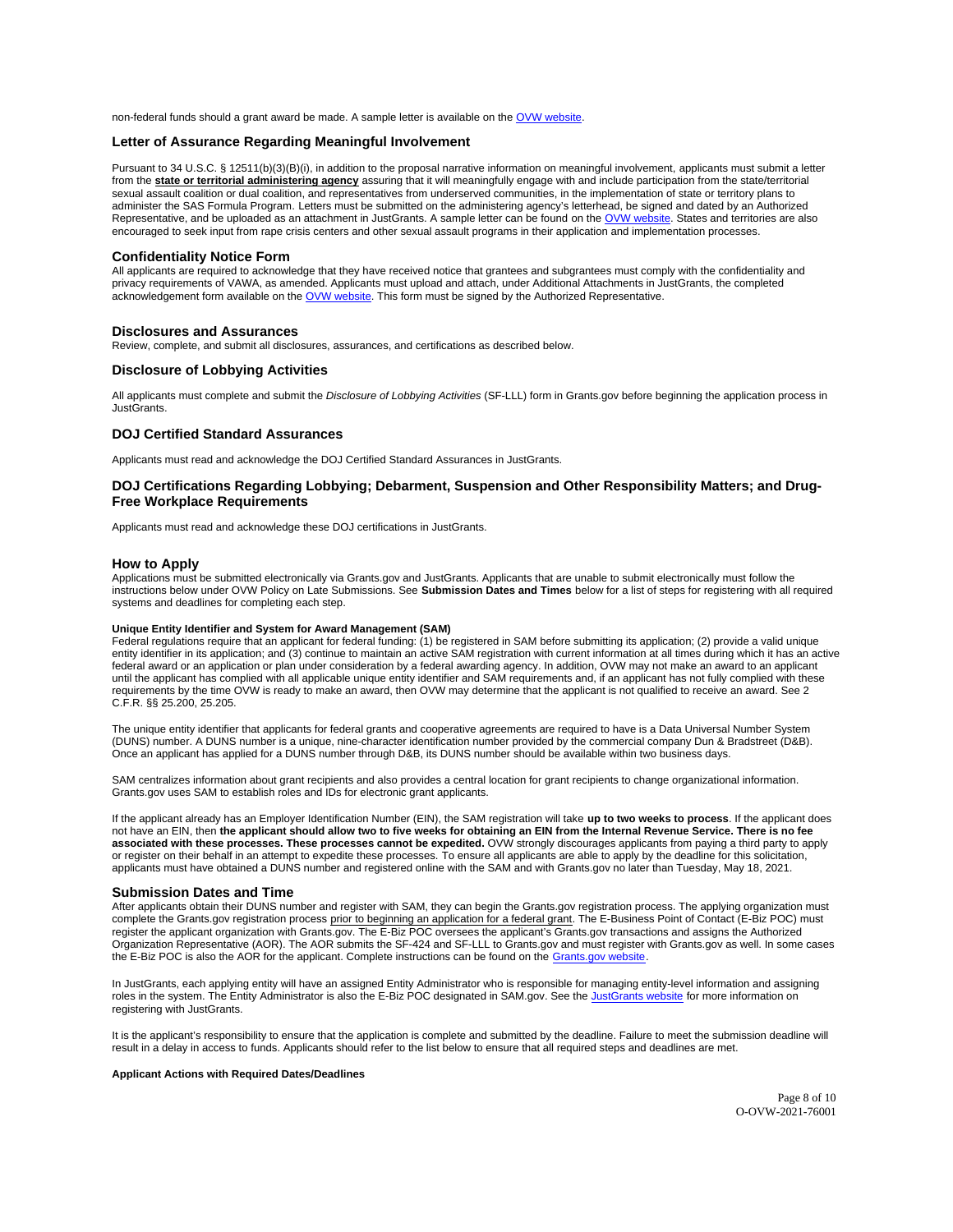- <span id="page-8-0"></span>1. **Obtain a DUNS number by Tuesday, May 18, 2021.** Apply for a DUNS number at <https://www.dnb.com>or call 1-866-705-5711.
- 2. **Register with SAM by Tuesday, May 18, 2021.** Access the SAM online registration through the [SAM homepage](https://sam.gov/SAM/) and follow the online instructions for new SAM users. **Organizations must update or renew their SAM registration at least once a year to maintain an active status.**
- 3. **Register with [Grants.gov](https://Grants.gov) by Tuesday, May 18, 2021**. Once the SAM registration is active, the applicant will be able to complete the [Grants.gov](https://Grants.gov)  registration.
- 4. **If necessary, request hardcopy submission by Tuesday, May 18, 2021**. Applicants that cannot submit an application electronically due to lack of internet access must contact the program at 202-307-6026 or [OVW.SASP.Formula@usdoj.gov](http://OVW.SASP.Formula@usdoj.gov) to request permission to submit a hardcopy application
- 5. **Download updated version of Adobe Acrobat at least 48 hours before the [Grants.gov](https://Grants.gov) deadline.** Applicants are responsible for ensuring that the most up-to-date version of Adobe Acrobat is installed on all computers that may be used to download the solicitation and to submit the SF-424 and SF-LLL on [Grants.gov.](http://www.grants.gov) Go to the [Adobe Software Compatibility](https://www.grants.gov/web/grants/applicants/adobe-software-compatibility.html) page to verify that the Adobe software version is compatible with Grants.gov.
- 6. **Submit the SF-424 and SF-LLL in [Grants.gov](https://Grants.gov) as early as possible, but no later than 24 48 hours prior to the [Grants.gov](https://Grants.gov) deadline.**  Applicants may find this funding opportunity on [Grants.gov](https://Grants.gov) by using the CFDA number, [Grants.gov](https://Grants.gov) opportunity number, or the title of this solicitation, all of which can be found on the cover page. Applicants will receive two notices from [Grants.gov](https://Grants.gov), one confirming receipt and another stating whether the forms were validated and successfully submitted or rejected due to errors. Submitting the SF-424 and SF-LLL well ahead of the [Grants.gov](https://Grants.gov) deadline provides time to correct any rejections.
- 7. **Register the Entity Administrator and the Application Submitter with JustGrants as early as possible but no later than 48-72 hours before the JustGrants deadline.** Within 24 hours of JustGrants receiving the SF-424 and SF-LLL from [Grants.gov,](https://Grants.gov) the applicant will receive an email from [DIAMD-NoReply@usdoj.gov](mailto:DIAMD-NoReply@usdoj.gov) with instructions on how to create a JustGrants account. Once registered in JustGrants, the Application Submitter will receive an emailed link to complete the rest of the application in JustGrants. The Entity Administrator also will need to log into JustGrants to review and invite the applicant's Authorized Representative(s) before an application can be submitted. More information on JustGrants roles is available on the [JustGrants website.](https://justicegrants.usdoj.gov/getting-started#secureOnboarding)
- 8. **Submit the complete application package at least 24 48 hours prior to the JustGrants deadline.** Some of the application components will be entered directly into JustGrants, and others will require uploading attached documents. Therefore, applicants will need to allow ample time before the JustGrants deadline to prepare each component. Applicants may save their progress in the system and revise the application as needed prior to hitting the Submit button at the end of the application in JustGrants. The Application Submitter, Entity Administrator, and Authorized Representative(s) will receive an email from JustGrants confirming submission of the application.
- 9. **Confirm application receipt:** Applicants should closely monitor their email and JustGrants accounts for any notifications from [Grants.gov](https://Grants.gov) or JustGrants about a possible failed submission. The user who is authorized to submit applications on behalf of the organization is the one who will receive these notifications. OVW does not send out these notifications, nor does OVW receive a copy of these notifications. It is the applicant's responsibility to notify OVW of any problems with the application submission process. **Submitting the application components at least 48 hours before each deadline [\(Grants.gov](https://Grants.gov) or JustGrants, as applicable) will enable the applicant to receive notice of a failed submission and provide an opportunity to correct the error before the applicable deadline.**

#### **OVW Policy on Late Submissions/Other Submission Requirements**

To ensure timely award processing, applicants must submit the application by Tuesday, May 25, 2021. Applicants anticipating late submission should contact OVW at [OVW.SASP.Formula@usdoj.gov](http://OVW.SASP.Formula@usdoj.gov) to provide an explanation for the delay and an anticipated submission date. Submitting the application after the deadline may result in a delay in access to funds.

### **Application Review Information**

#### **Criteria, Review, and Review Process**

This is a formula grant program; therefore, applications are not subject to a peer review. Applications are subject, however, to a programmatic review to ensure that the application is complete and meets applicable statutory, regulatory, and other program requirements as described in this solicitation. Applicants must submit all information requested in the Application Contents and Additional Required Information sections of this solicitation. If any required elements are missing, OVW will contact the applicant to request prompt submission of relevant documents. Failure to include required information at the time of submission may result in a delay in funding.

Each OVW grantee agrees to follow the financial and administrative requirements in the [DOJ Financial Guide](https://www.justice.gov/ovw/page/file/1298396/download) as a condition of receiving grant funding. If OVW determines that a current grantee has violated any of the requirements of the [DOJ Financial Guide,](https://www.justice.gov/ovw/page/file/1298396/download) the grantee may experience a delay in funding or may have additional conditions placed on its award under this solicitation.

Prior to making an award, OVW is required to review and consider any information about applicants included in the designated integrity and performance system accessible through SAM (currently the Federal Award Performance and Integrity Information System or FAPIIS). Applicants may review and comment on information in FAPIIS about themselves that another federal awarding agency has previously entered. OVW will consider the applicant's comments as well as other information available in FAPIIS in making its judgment about the risk posed by making an award to the applicant as described in 2 C.F.R. § 200.206.

#### High-Risk Grantees

Based on DOJ's assessment of each grantee with regard to current or previous funding, unresolved audit issues, delinquent programmatic and fiscal reporting, and prior performance, a grantee may be designated "high-risk." Awards to high-risk grantees may carry special conditions such as increased monitoring and/or prohibitions on drawing down funds until certain requirements are met. High-risk grantees with substantial or persistent performance or compliance issues, long-standing open audits, or open criminal investigations may not be considered for funding.

#### **Anticipated Announcement and Federal Award Dates**

It is anticipated that all applicants will receive an award notification by October 1, 2021. The anticipated award start date will be August 1, 2021.

## **Federal Award Administration Information**

#### **Federal Award Notices**

Successful applicants will receive OVW award notifications electronically from JustGrants (not [Grants.gov](https://Grants.gov)). This award notification will include instructions on enrolling in Automated Standard Application for Payments (ASAP) and accepting the award. Recipients will be required to log into JustGrants to review, sign, and accept the award. The Authorized Representative must acknowledge having read and understood all sections of the award instrument and submit the required declaration and certification to accept the award; these steps will be completed electronically in JustGrants.